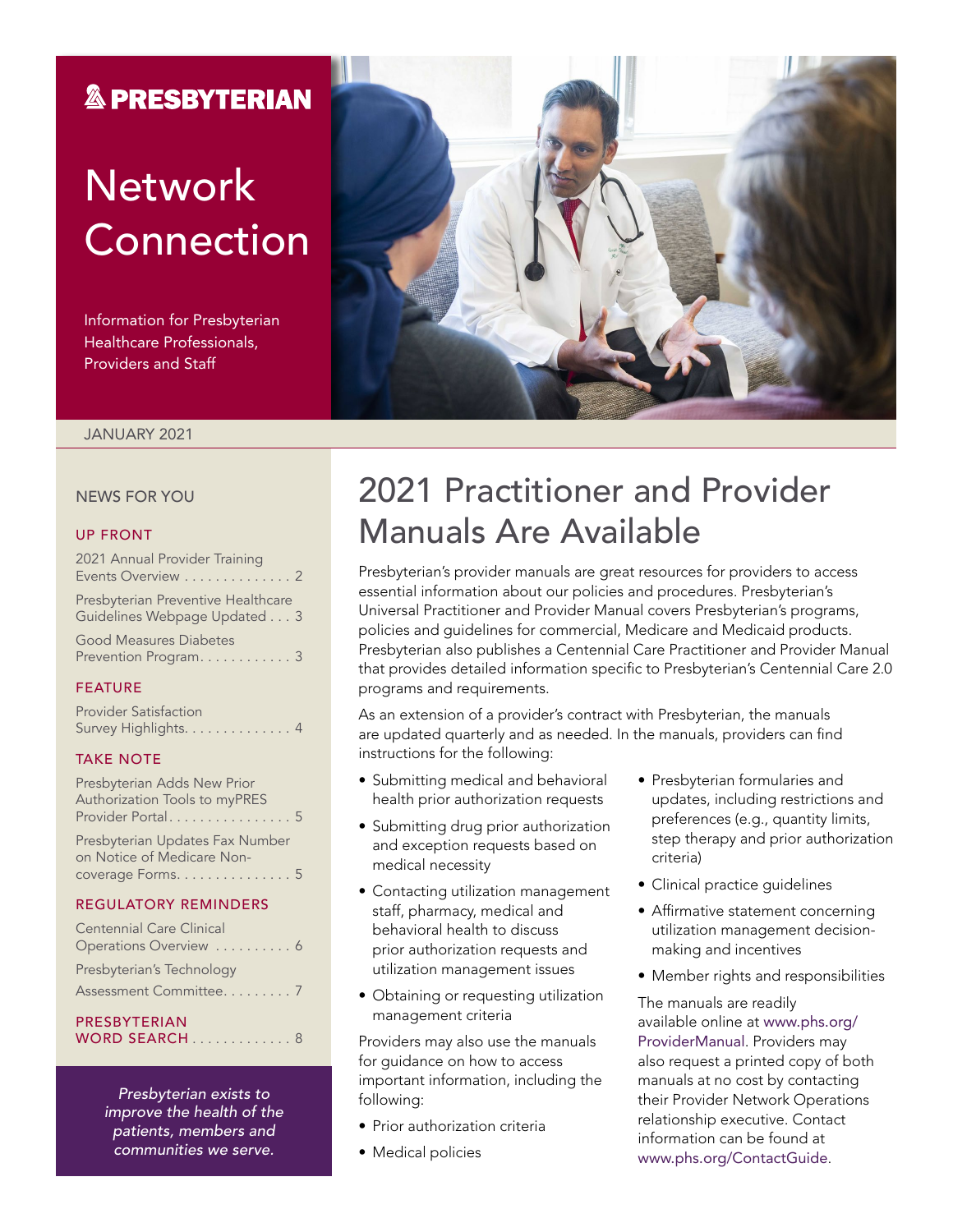# UP FRONT

## 2021 Annual Provider Training Events Overview

Presbyterian offers a variety of informative and useful provider trainings. Below is an overview of the 2021 training events Presbyterian is offering providers. Please note that some trainings are required, as identified in the following overview.

| <b>Provider Education Conference &amp; Webinar Series</b>                                             |                       |                                 |                          |  |  |  |  |  |
|-------------------------------------------------------------------------------------------------------|-----------------------|---------------------------------|--------------------------|--|--|--|--|--|
| All contracted physical health, behavioral health and long-term care providers and staff are invited. |                       |                                 |                          |  |  |  |  |  |
| **Providers are only required to attend one of these trainings each year.                             |                       |                                 |                          |  |  |  |  |  |
| <b>Training Date</b>                                                                                  | <b>Training Times</b> | Training format and/or location | <b>Registration Link</b> |  |  |  |  |  |
| Wednesday, March 17                                                                                   | $9 - 11$ a.m.         | Webinar                         | phs.swoogo.com/2021PEC   |  |  |  |  |  |
| Thursday, March 18                                                                                    | 12 - 2 p.m.           | Webinar                         | phs.swoogo.com/2021PEC   |  |  |  |  |  |
| Wednesday, June 16                                                                                    | $9 - 11$ a.m.         | Webinar                         | phs.swoogo.com/2021PEC   |  |  |  |  |  |
| Thursday, June 17                                                                                     | 12 - 2 p.m.           | Webinar                         | phs.swoogo.com/2021PEC   |  |  |  |  |  |
| Thursday, Sept. 16                                                                                    | 9 a.m. - 12 p.m.      | <b>TBD</b>                      | phs.swoogo.com/2021PEC   |  |  |  |  |  |
| Wednesday, Dec. 15                                                                                    | $9 - 11$ a.m.         | Webinar                         | phs.swoogo.com/2021PEC   |  |  |  |  |  |
| Thursday, Dec. 16                                                                                     | $12 - 2 p.m.$         | Webinar                         | phs.swoogo.com/2021PEC   |  |  |  |  |  |

### Presbyterian Dual Plus Training

All contracted providers who render services to Presbyterian Dual Plus members are required to complete this training. \*\*Office staff cannot complete the training on behalf of the provider.

| <b>Training Dates and Times</b>                                               | Training format and/or location      | <b>Registration Link</b> |
|-------------------------------------------------------------------------------|--------------------------------------|--------------------------|
| , Available 24 hours a day, seven days a $\vert$<br>week throughout the year. | Online, self-guided training module. | phppn.org                |

| Indian Health Services and Tribal Conversations                                                              |      |     |            |  |  |  |  |  |
|--------------------------------------------------------------------------------------------------------------|------|-----|------------|--|--|--|--|--|
| All contracted physical health, behavioral health and long-term care providers and staff are invited.        |      |     |            |  |  |  |  |  |
| Training format and/or location<br><b>Registration Link</b><br><b>Training Date</b><br><b>Training Times</b> |      |     |            |  |  |  |  |  |
| TBD                                                                                                          | TBD. | TRD | <b>TBD</b> |  |  |  |  |  |

If providers have questions about the upcoming trainings, they are encouraged to contact their Provider Network Operations relationship executive. Contact information can be found at [phs.org/ContactGuide](http://www.phs.org/ContactGuide).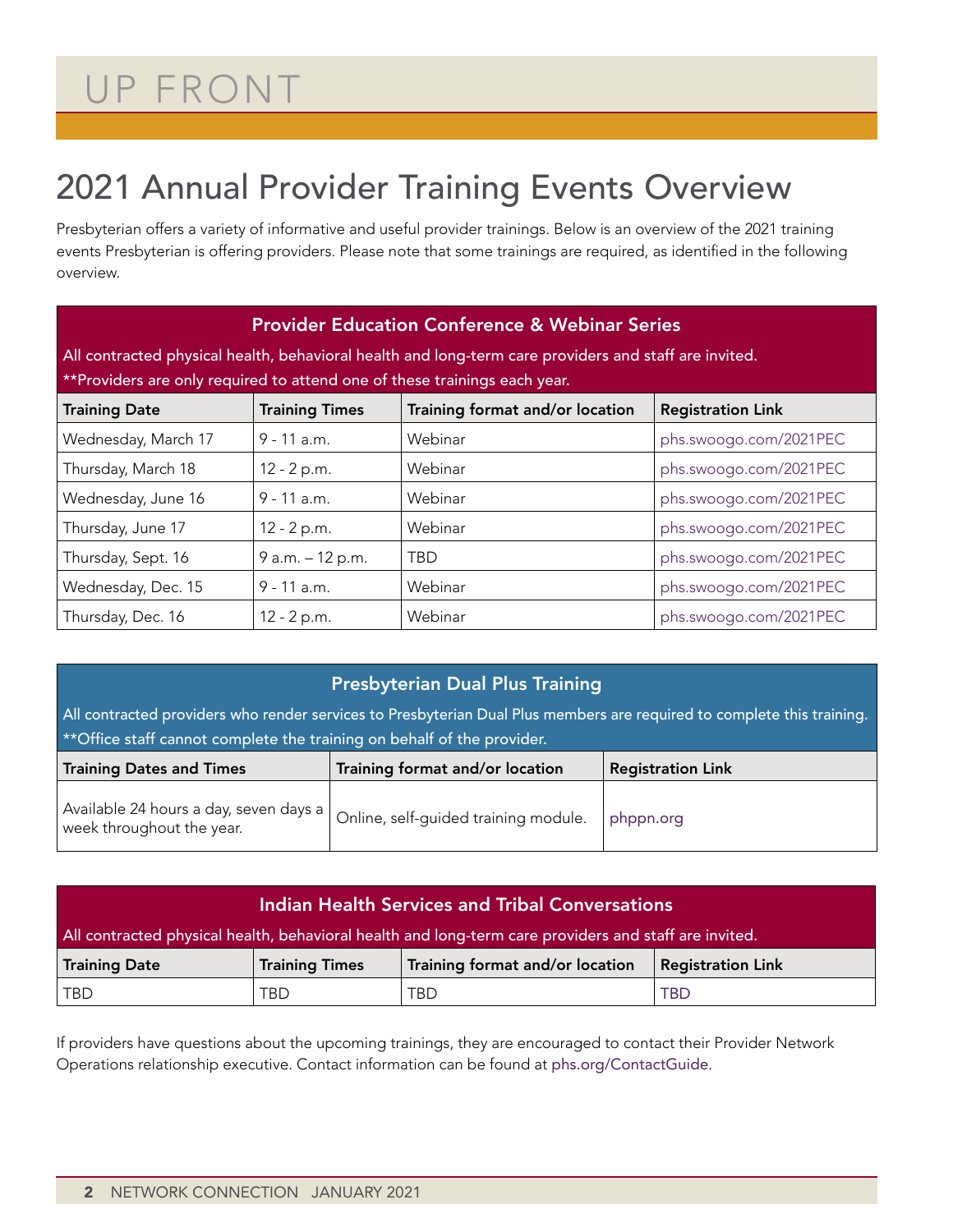### Presbyterian Updates Preventive Healthcare Guidelines Webpage

Presbyterian's Preventive Healthcare Guidelines help primary care providers and members decide together whether a preventive service is appropriate based on the member's needs. These guidelines are evidencebased and designed to give providers and members age- and gender-based recommendations about services they should routinely incorporate into primary medical care.

To help providers review and understand all of Presbyterian's Preventive Healthcare Guidelines, Presbyterian updated its preventive healthcare guidelines on www.phs.org

and made it easier to navigate and locate the following:

- U.S. Preventive Services Task Force
- The Centers for Disease Control and Prevention
- The Affordable Care Act
- Early and Periodic Screening, Diagnostic, and Treatment program
- Advisory Committee on Immunization Practices

Providers can review Presbyterian's Preventive Health Guidelines at: [www.phs.org/ providers/resources/](http://www.phs.org/%20providers/resources/reference-guides/%20Pages/medical-pharmacy-behavioral.aspx) [reference-guides/ Pages/medical](http://www.phs.org/%20providers/resources/reference-guides/%20Pages/medical-pharmacy-behavioral.aspx)[pharmacy-behavioral.aspx](http://www.phs.org/%20providers/resources/reference-guides/%20Pages/medical-pharmacy-behavioral.aspx).

As a friendly reminder, please refer to a member's individual services and plan when considering individual member needs.

We will continue to make improvements to our website that will improve the provider experience. Providers may request a hard copy of preventive healthcare guidelines by contacting their Provider Network Operations relationship executive. Contact information can be found at the following link: [www.phs.org/ ContactGuide](http://www.phs.org/%20ContactGuide).

## Good Measures Diabetes Prevention Program

The start of a new year is a great time for providers to help members make a commitment that will improve their health. Presbyterian offers many healthcare resources providers can refer to members. The Good Measures Diabetes Prevention Program is a great program available to Centennial Care members.

Presbyterian has partnered with Good Measures, a year-long wellness program that delivers diabetes prevention services at no additional cost to eligible Centennial Care members with a prediabetes diagnosis. The program is available online and by phone.

The Good Measures program features a state-of-the-art digital platform that helps people make positive changes in their eating habits and exercise behavior. It combines food and activity tracking capabilities with group support and personalized one-on-one coaching facilitated by trained lifestyle coaches. This approach helps keep members engaged and accountable as they learn to incorporate healthier habits into their lives.

Good Measures program participants have benefited from key positive results, including:

- Participants lost 6.8% of their body weight on average
- Approximately 74% of participants achieved or exceeded their physical activity goal of 150 minutes per week
- Some participants saw an improvement in biomarkers for blood pressure, blood glucose and cholesterol

To be eligible for this program, patients must be Presbyterian Centennial Care members, 18 years old or older, have a body mass index (BMI) greater than 25 kg/m2 (greater than or equal to 23 kg/m2 if a person is Asian), and have a history of gestational diabetes (may be selfreported) or have a blood test in the prediabetes range that includes one of the following results:

- Hemoglobin A1c between 5.7% and 6.4%
- Fasting plasma glucose 100 to 125mg/dL

• Two-hour plasma glucose after a 75mg glucose load 140 to 199mg/dL

Providers can refer members, and members can self-refer to the Good Measures program. Please note that members who have already been diagnosed with diabetes do not qualify for this program.

Providers can refer members in one of the following ways:

- Complete and submit an online form at [https://www.goodmeasures.](https://www.goodmeasures.com/physicians) [com/physicians](https://www.goodmeasures.com/physicians)
- Send an email to Good Measures at [phpdpp@goodmeasures.com](mailto:phpdpp@goodmeasures.com)
- Call Good Measures at 1-855-249-8587

When contacting the Good Measures team, please provide the member's first and last name, date of birth, Centennial Care ID number, phone number and list "Diabetes Prevention" as the reason for referral.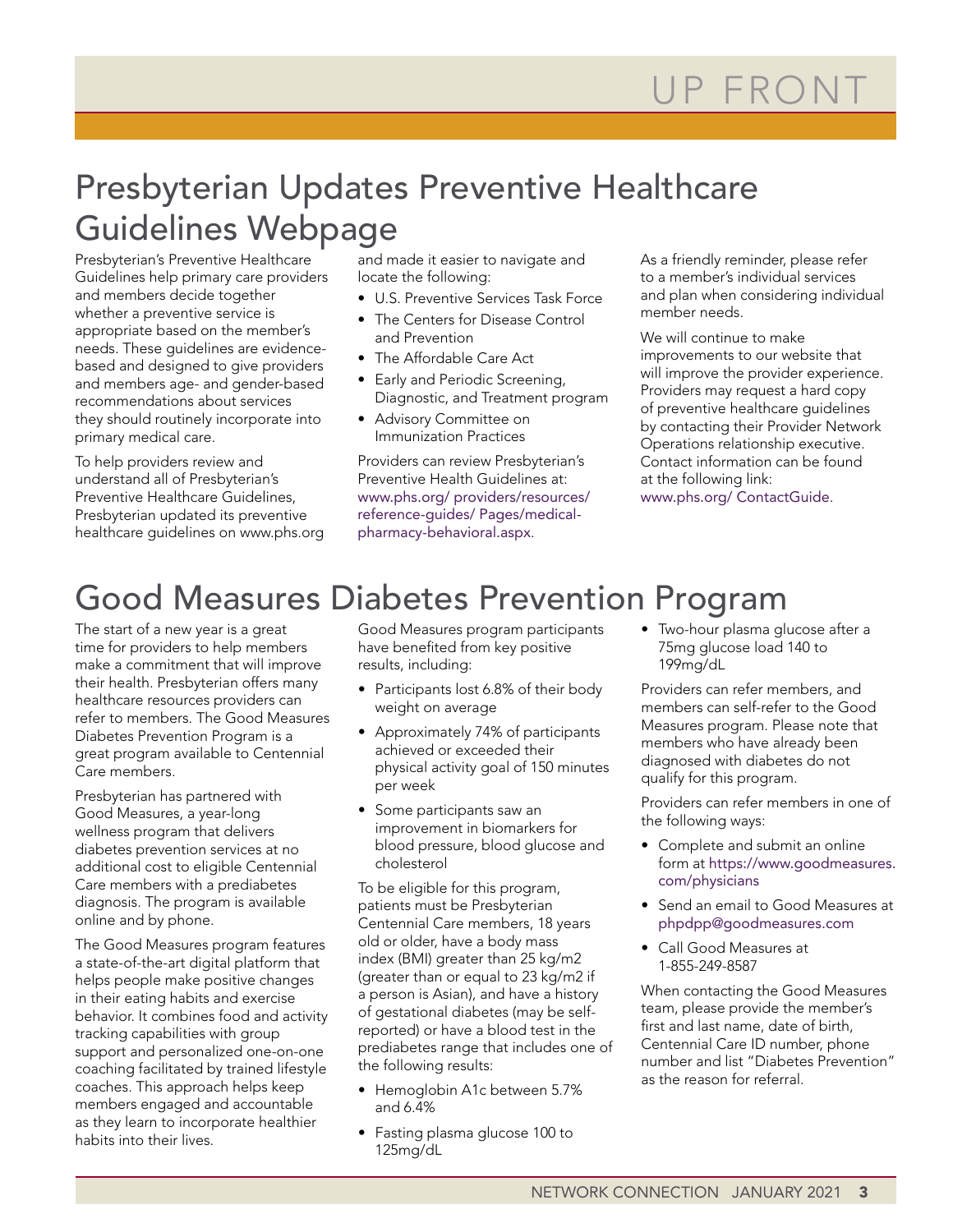## FEATURE

### Provider Satisfaction Survey Highlights

Since 2001, Presbyterian has partnered with Symphony Performance Health Analytics (SPH Analytics) to conduct an annual practitioner and provider satisfaction survey to gain insight into how we can better partner with our statewide network of providers. We use this feedback to improve processes and overall provider satisfaction.

We are pleased that of those providers who responded, when asked to rate their overall satisfaction with Presbyterian, 61.1% responded that they are satisfied. Also, 62.8% responded that they would recommend Presbyterian Health Plan (Presbyterian) to other providers, and 64.4% indicated they would recommend Presbyterian to their patients.

Presbyterian was also the highest performing managed care organization among other health plans in New Mexico [e.g., Blue Cross Blue Shield (BCBS), United Healthcare (UHC), Western Sky Community Care (WSCC), and New Mexico Health Connections (NMHC)].



Some of our other highest scoring elements were related to the quality of Presbyterian's contracted primary care practitioners and specialists, and the accuracy and timeliness of claims processing.

The responses from the annual survey are very important to us. We measure the results against our goals to create an exceptional provider experience. We use the results to focus on process improvements that

reduce administrative obstacles for providers so they have more time to focus on patient care. We recognize that we have areas for improvement and are diligently working to improve the provider experience.

We want to thank providers for participating in the provider satisfaction surveys, and for their partnership and dedication to improving the health of the patients, members and communities we serve.

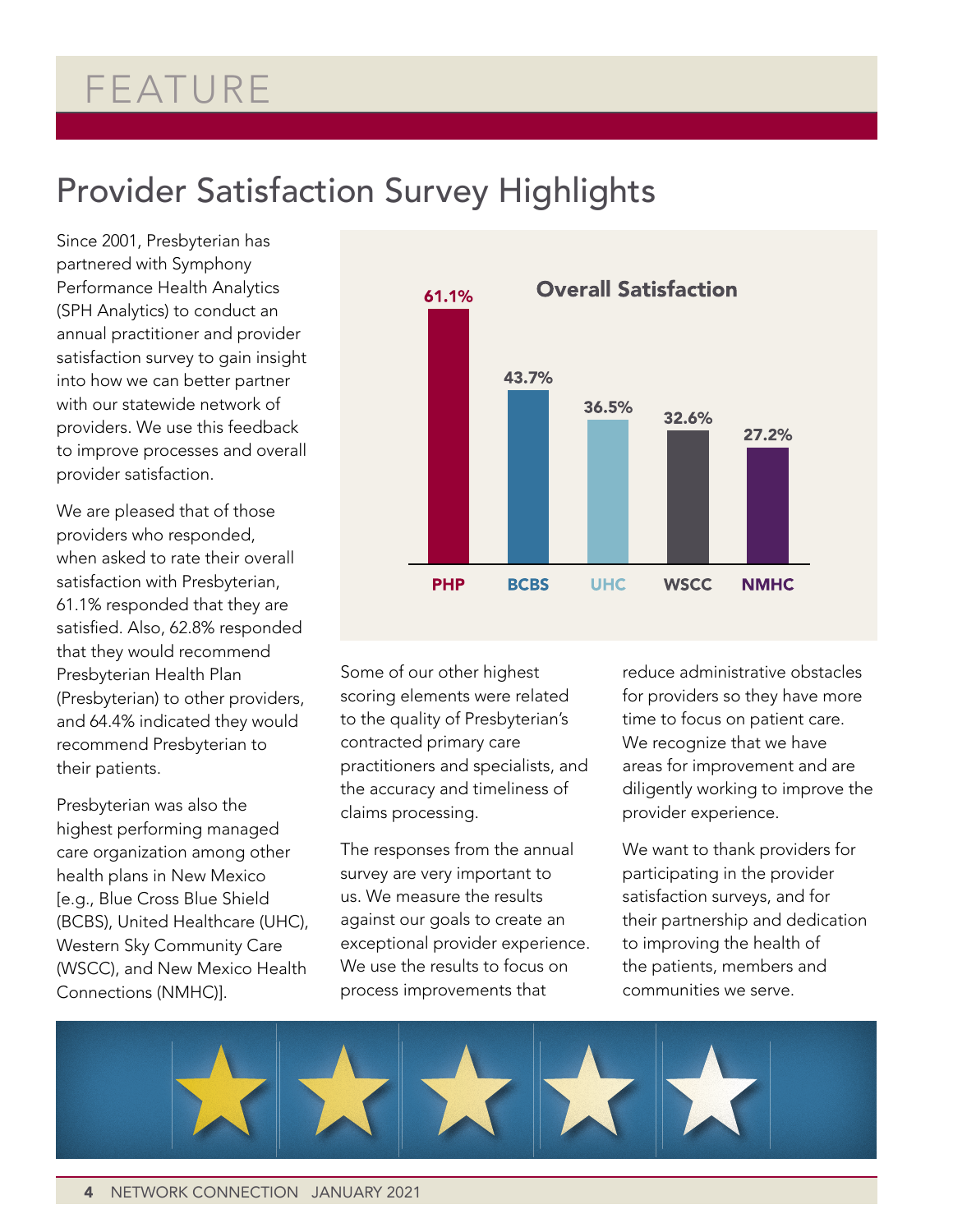# TAKE NOTE

### Presbyterian Adds New Prior Authorization Tools to myPRES Provider Portal

Presbyterian is dedicated to improving the provider experience. We are pleased to announce new prior authorization (PA) tools on the myPRES Provider Portal that will help streamline the PA process and serve as a one-stop shop for all PA needs.

On Dec. 2, 2020, we added new PA tools providers can access by clicking on the "Authorizations" tab on their myPRES Provider Portal account. From the "Authorizations" tab, providers can view information on how to submit PA requests for the following:

- Advanced imaging, cardiac imaging and spine surgery
- Behavioral health
- Pharmacy
- All other medical authorization requests

Under "All other medical authorization requests," providers can access the new PA tools by clicking the "Submit Electronic Authorization Request" button. The new PA tools are easy to use and allow providers to quickly determine if a prior authorization is required. The new tools also allow providers to:

- Upload clinical documents
- Verify the status of PA requests
- Track PA requests
- View a history of all PA requests

Presbyterian developed the myPRES Prior Authorization User Manual to help providers navigate these new tools. Providers can view the user manual at www.phs.org/ providermanual. Please note that these tools only pertain to physical health PAs and requests. The PA request process for pharmacy and behavioral health remains unchanged.

Presbyterian monitors and updates the PA tools regularly to ensure providers have access to the most current information. Although we will continue to accept PA requests by fax, we encourage providers to submit all PA requests using these new tools. This is the quickest and most effective way to ensure that a PA request was received.

Presbyterian Updates Fax Number on Notice of **Medicare** Non-coverage Forms

Presbyterian regularly reviews and updates forms to ensure they contain current and accurate information. We would like to inform providers that we updated the fax number for Keystone Peer Review Organization (KEPRO) appeal requests on all Notice of Medicare Non-coverage (NOMNC) forms.

To request a KEPRO appeal by fax, providers will now use fax number 1-844-878-7921. Please do not use fax number 1-833-868-4060 to submit KEPRO appeal requests. Providers can also download the most up-to-date versions of the NOMNC forms on Presbyterian's website at [www.phs.org/](http://www.phs.org/providers/authorizations/Pages/default.aspx) [providers/authorizations/Pages/](http://www.phs.org/providers/authorizations/Pages/default.aspx) [default.aspx](http://www.phs.org/providers/authorizations/Pages/default.aspx). Please discard any previous versions of the NOMNC forms.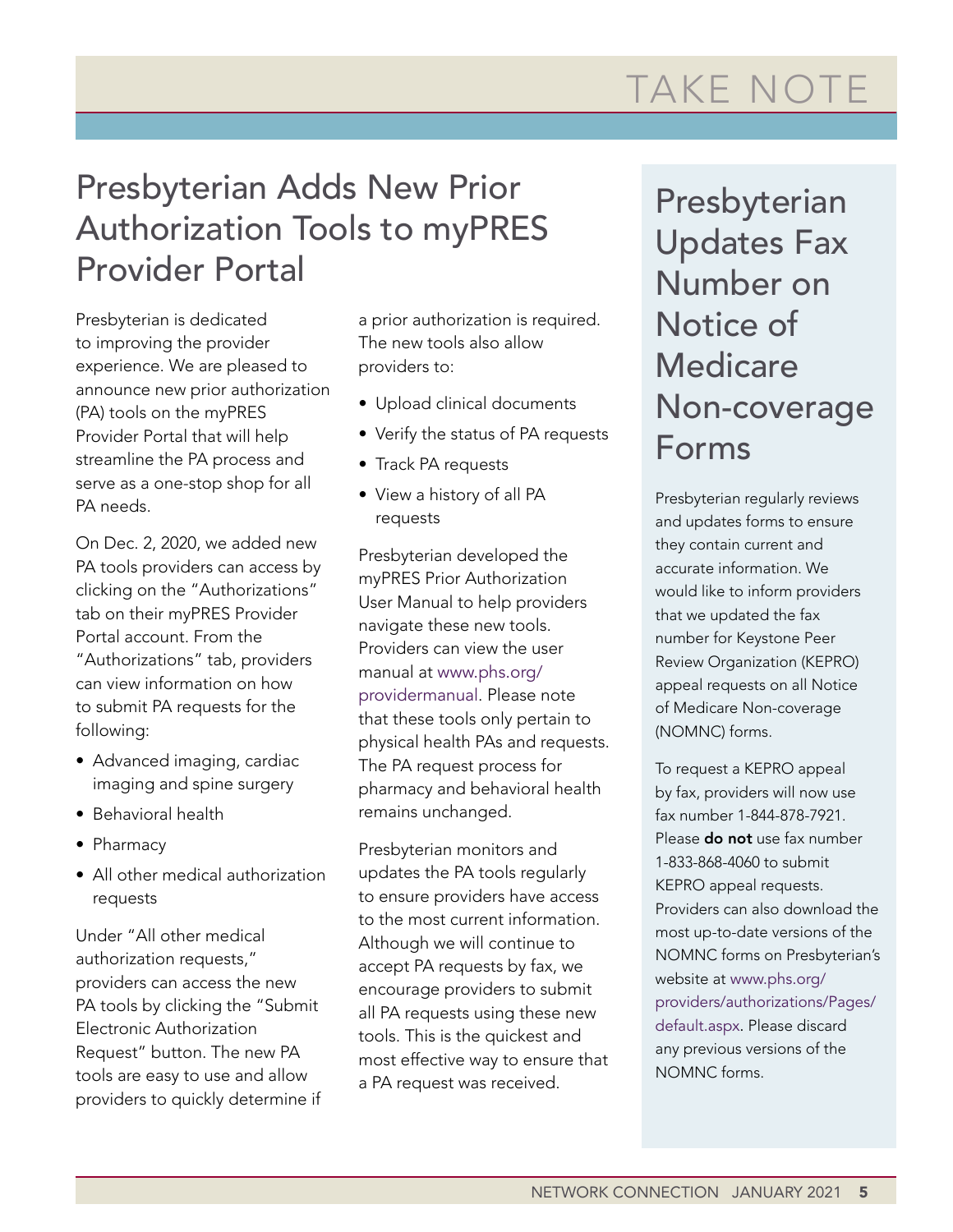### Centennial Care Clinical Operations Overview

The Presbyterian Centennial Care Clinical Operations department is available to help members improve their health and make it easier for providers to connect with a member's care team. Our Clinical Operations staff includes doctors, nurses, social workers, and other health professionals. They are trained to support the member, the member's primary care provider (PCP), and other providers to make sure our members stay healthy and as functional as possible in the community.

The Clinical Operations department includes five key functional areas: care coordination, utilization management, prior authorization, concurrent review and retrospective review. Please see below for a detailed description of each area.

#### Care Coordination

Care coordination is how Presbyterian Centennial Care manages the member's medical, behavioral, and long-term care needs, whether in a hospital, facility, or at home. Our Care Coordination team is comprised of nurses, licensed social workers, and other health experts.

Our care coordinators conduct home and telephonic visits with members to complete a Comprehensive Needs Assessment (CNA). Using the CNA, a member-centric, comprehensive care plan is developed collaboratively with the member, caregiver, and providers to ensure the identified needs are addressed. Members who are appropriate for care coordination are those who have complex needs, functional concerns, physical or behavioral needs. To refer a member to our Care Coordination team, please call our intake line at (505) 923-8858 or 1-866-672-1242.

#### Utilization Management

Presbyterian follows utilization management guidelines to ensure members receive the right care, in the right place, at the right time. Utilization management decision-making is based on appropriateness of care and services as well as the benefits covered under the member's plan. This process includes prior authorization, concurrent review and retrospective review.

• Prior Authorization - Some healthcare services require prior authorization from

Presbyterian Centennial Care. This means that Presbyterian Centennial Care nurses and physicians check to make sure that the service is a benefit and medically necessary. A list of services that require prior authorization can be found at [www.phs.org/providers](http://www.phs.org/providers) or by contacting the Provider Care Unit at (505) 923-5757 or 1-888-923-5757.

- Concurrent Review Nurses work with discharge planners at hospitals or other facilities to ensure the member receives the appropriate level of care for his or her needs.
- Retrospective Review Nurses review insurance claims to make sure that the member received the most appropriate healthcare. Presbyterian does not reward practitioners for issuing denials of coverage. Financial incentives for utilization management decision makers do not encourage decisions that result in underutilization.

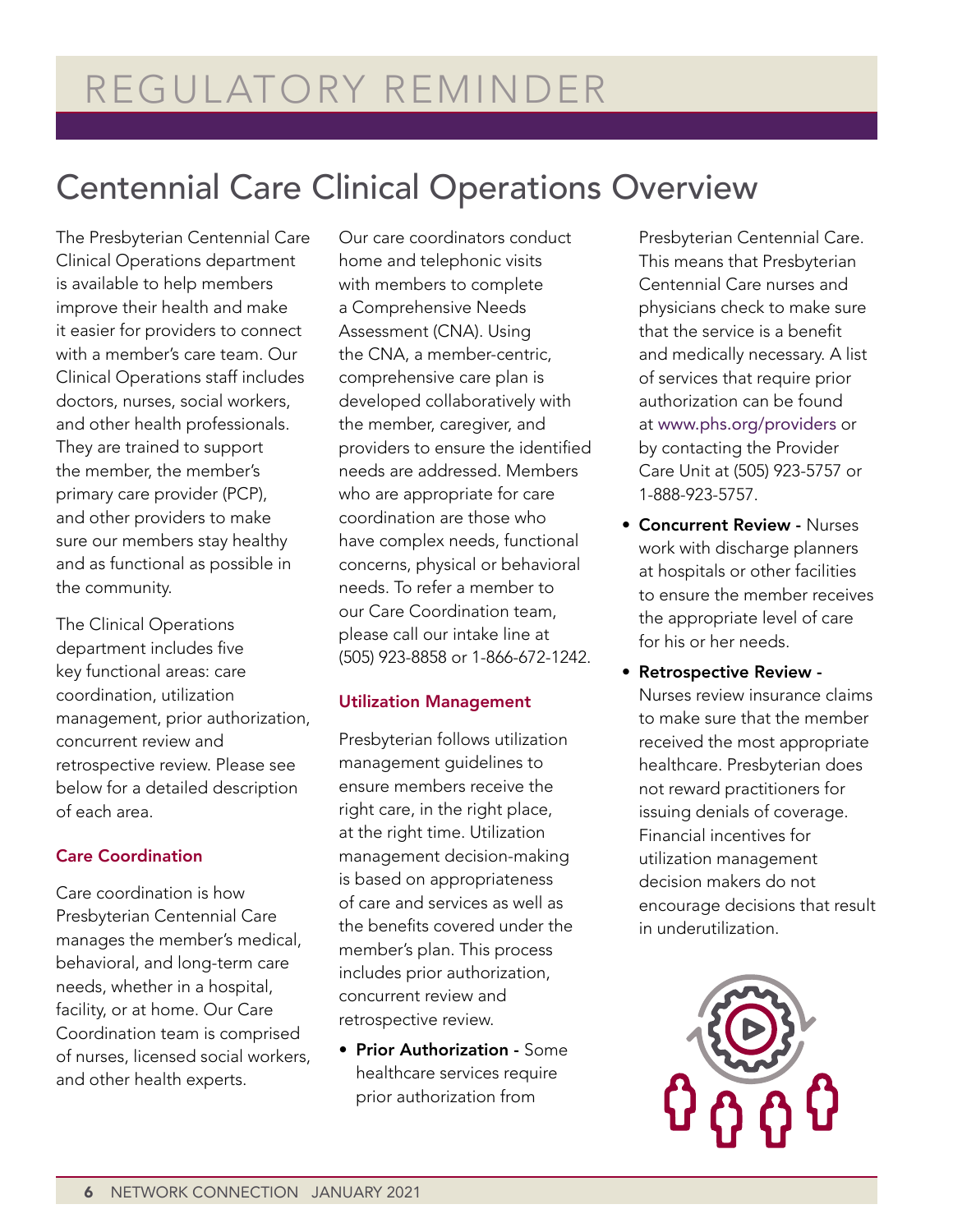### Presbyterian Forms Technology Assessment Committee

To keep up with today's continuously evolving medical technologies, Presbyterian has formed the Technology Assessment Committee. Comprised of medical professionals from throughout the organization and the community, the Technology Assessment Committee plays an advisory role for Presbyterian. The committee facilitates discussions on new technologies, continually monitors new technology developments and examines new applications of current technologies.

If the Technology Assessment Committee reviews a device, medical treatment or procedure that is experimental or investigational in nature and may be beneficial to Presbyterian members, then it

presents the technology and its recommendations to the Clinical Quality/Utilization Management Committee. The Clinical Quality/Utilization Management Committee assesses whether new technologies are appropriate as covered benefits for health plan members.

A variety of situations can trigger Technology Assessment Committee reviews, including but not limited to:

- Medicare/Medicaid coverage updates
- Medical literature reviews
- Changes to current research or recommendations
- Practitioner or member requests
- Denials or appeals trending
- Coverage decisions

Technology Assessment Committee decisions are communicated to all providers through the Network Connection publication and as medical policies in the Presbyterian Medical Policy Manual at [www.](http://www.phs.org/providers/resources/medical-policy-manual) [phs.org/providers/resources/](http://www.phs.org/providers/resources/medical-policy-manual) [medical-policy-manual](http://www.phs.org/providers/resources/medical-policy-manual). Hard copies of medical policies are also available by contacting Provider Network Operations at (505) 923-5141.

#### Get Involved

Presbyterian invites all providers to participate in the Technology Assessment Committee as part of their commitment to quality improvement. Those who wish to volunteer may contact the medical benefits/tech coordinator at (505) 923-8501 to begin the application process.